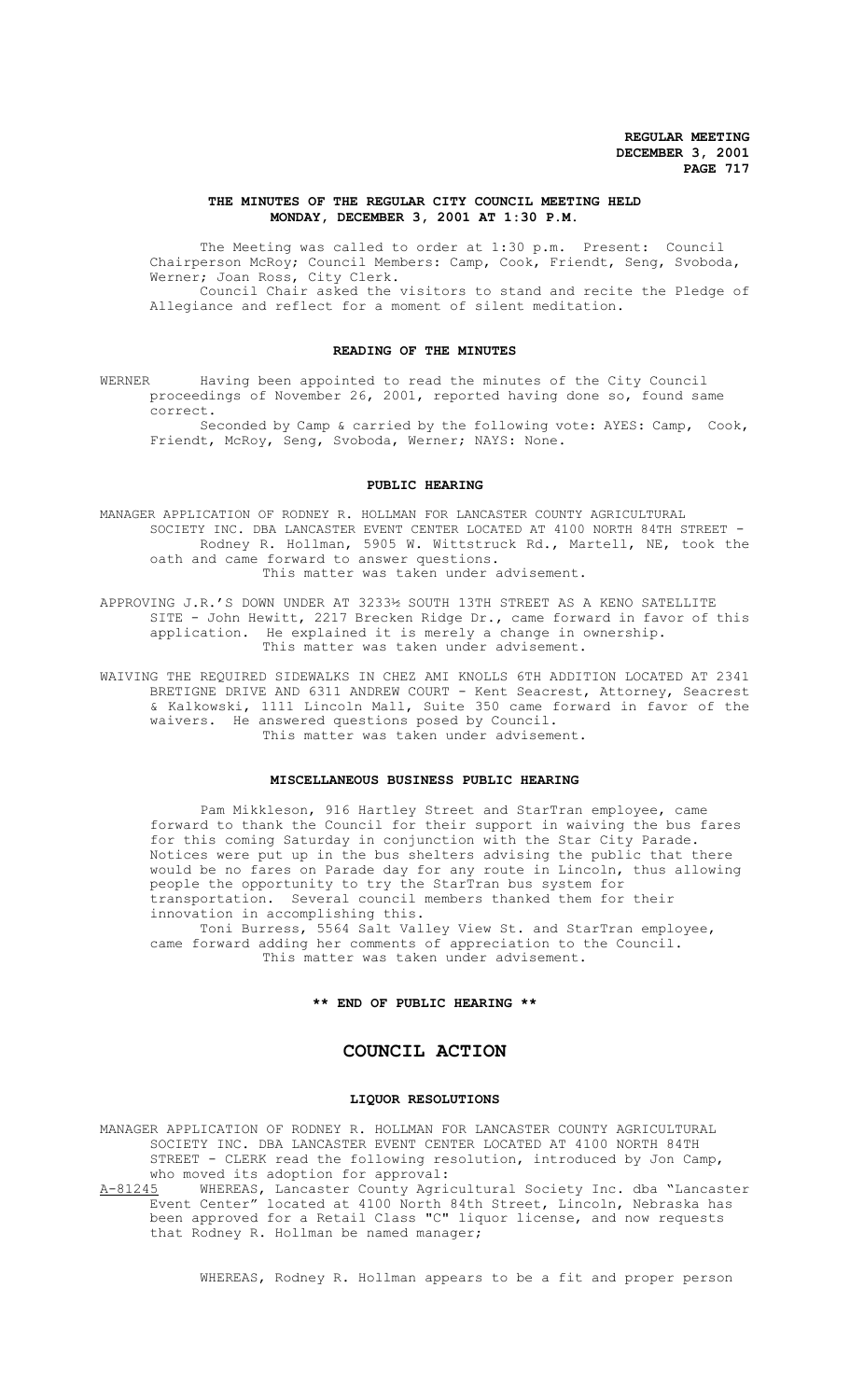to manage said business.

NOW, THEREFORE, BE IT RESOLVED by the City Council of the City of Lincoln, Nebraska:

That after hearing duly had as required by law, consideration of the facts of this application, the Nebraska Liquor Control Act, and the pertinent City ordinances, the City Council recommends that Rodney R. Hollman be approved as manager of this business for said licensee. The City Clerk is directed to transmit a copy of this resolution to the Nebraska Liquor Control Commission.

Introduced by Jon Camp Seconded by Seng & carried by the following vote: AYES: Camp, Cook, Friendt, McRoy, Seng, Svoboda, Werner; NAYS: None.

### **ORDINANCES - 2ND READING**

- CHANGE OF ZONE 3344 AMENDING SECTIONS 27.63.180, 27.63.210, 27.63.215, AND 27.63.570 OF THE CITY ZONING ORDINANCE TO UPDATE REFERENCES TO THE CITY OF LINCOLN DESIGN STANDARDS AND THE AIRPORT ENVIRONS NOISE DISTRICT - CLERK read an ordinance, introduced by Glenn Friendt, amending Title 27 of the Lincoln Municipal Code relating to zoning by amending Sections 27.63.180, 27.63.210 and 27.63.215 to correct a reference to City of Lincoln Design Standards; by amending Section 27.63.570 to correct a reference to the Airport Environs Noise District and the Airport Environs Noise District Map; and repealing Sections 27.63.180, 27.63.210, 27.63.215, and 27.63.570 of the Lincoln Municipal Code as hitherto existing, the second time.
- VACATING THE SOUTH HALF OF PINE LAKE ROAD WEST OF SOUTH 14TH STREET CLERK read an ordinance, introduced by Glenn Friendt, vacating the south half of Pine Lake Road, west of South 14th Street, and retaining title thereto in the City of Lincoln, Lancaster County, Nebraska, the second time.

### **RESOLUTIONS**

- APPROVING J.R.'S DOWN UNDER AT 3233½ SOUTH 13TH STREET AS A KENO SATELLITE SITE - CLERK read a resolution, introduced by Coleen Seng, who moved its adoption:
- A-81246 WHEREAS, the City of Lincoln and the County of Lancaster, Nebraska have entered into an Interlocal Agreement for the purposes of providing for joint City-County keno lottery; and

WHEREAS, the City has entered into a contract for the operation of keno type lottery with Lincoln's Big Red Keno, Ltd., a Nebraska limited partnership; and

WHEREAS, Section 5 of the Interlocal Agreement and Section 3(b) of the Keno contract grant the City the authority to approve all satellite locations within the corporate limits of Lincoln; and

WHEREAS, all requirements under the Interlocal Agreement and the Keno contract governing the establishment and location of keno satellite sites have been met.

NOW, THEREFORE, BE IT RESOLVED by the City Council of the City of Lincoln, Nebraska that a keno satellite site is hereby authorized at the location of J.R.'s Down Under, 3233½ South 13th Street, Lincoln, NE 68502.

The City Clerk is directed to return an executed copy of this Resolution to J.R.'s Down Under, and a copy to Lincoln's Big Red Keno, Ltd.

Introduced by Coleen Seng Seconded by Svoboda & carried by the following vote: AYES: Camp,<br>Friendt, McRov, Seng, Svoboda, Werner: NAYS: None. Cook, Friendt, McRoy, Seng, Svoboda, Werner; NAYS:

APPOINTING SANDRA WASHINGTON TO THE PARKS AND RECREATION ADVISORY BOARD TO FILL AN UNEXPIRED TERM EXPIRING APRIL 27, 2002 - CLERK read a resolution, introduced by Coleen Seng, who moved its adoption:

A-81247 BE IT RESOLVED by the City Council of the City of Lincoln, Nebraska:

That the appointment of Sandra Washington to the Parks and Recreation Advisory Board to fill an unexpired term expiring April 27,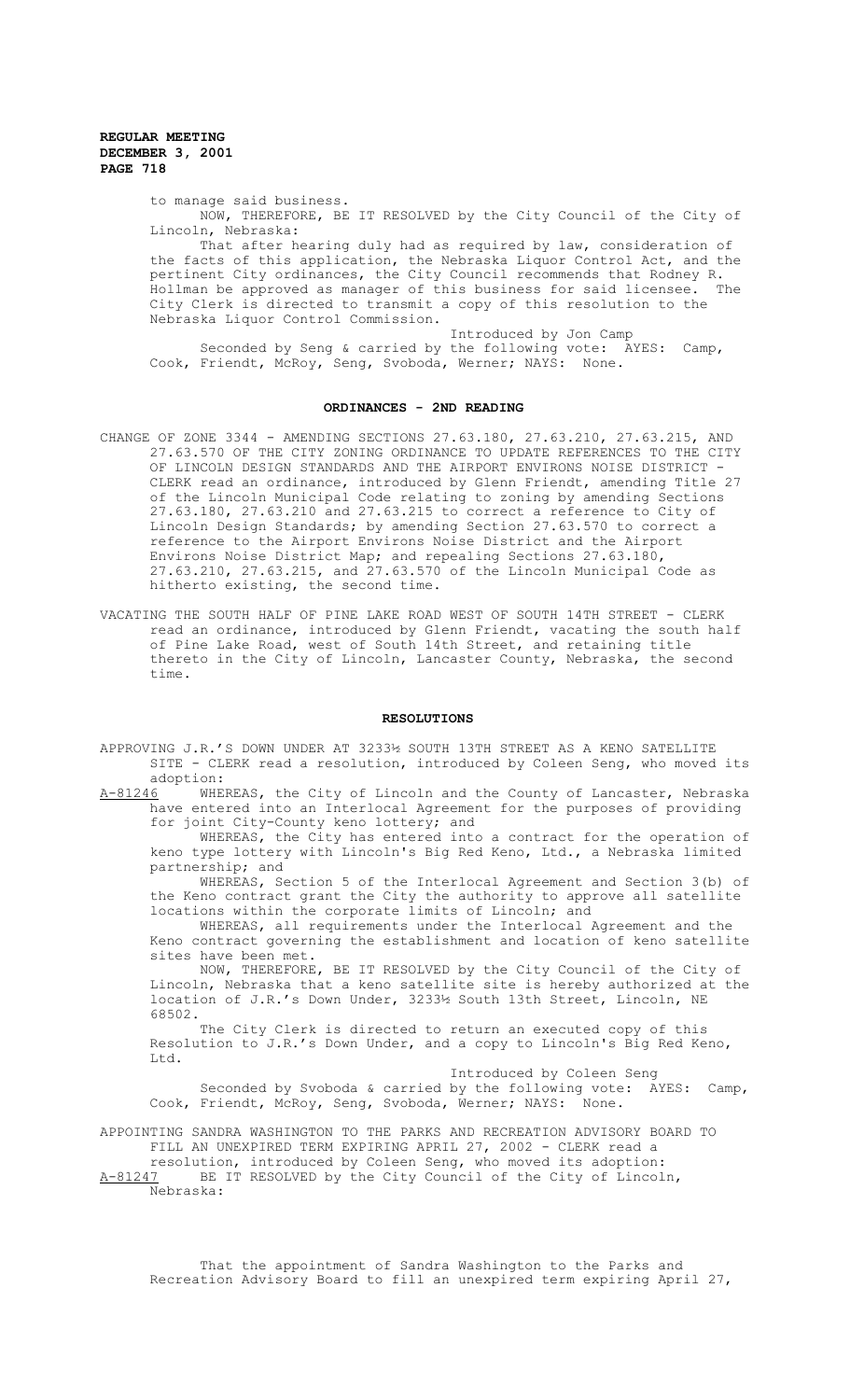2002, is hereby approved.

Introduced by Coleen Seng Seconded by Cook & carried by the following vote: AYES: Camp, Cook, Friendt, McRoy, Seng, Svoboda, Werner; NAYS: None.

WAIVING THE REQUIRED SIDEWALKS IN CHEZ AMI KNOLLS 6TH ADDITION LOCATED AT 2341 BRETIGNE DRIVE AND 6311 ANDREW COURT - CLERK read a resolution,

introduced by Coleen Seng, who moved its adoption:<br>A-81248 WHEREAS, the Final Plat of Chez Ami Knolls 6 WHEREAS, the Final Plat of Chez Ami Knolls 6th Addition was previously approved by the City of Lincoln; and

WHEREAS, one of the conditions of approval of said Final Plat pursuant to Lincoln Municipal Code Section 26.23.095 was the requirement for the installation of sidewalks at 2341 Bretigne Drive and 6311 Andrew Court within said Plat; and

WHEREAS, applicant has requested a modification to waive said requirement pursuant to § 26.31.010 of the Lincoln Municipal Code; and WHEREAS, the Planning Commission has reviewed said request and has made recommendations thereon; and

WHEREAS, the City Council finds that the strict application of all requirements would result in actual difficulties or substantial hardship or injustice to the property owner.

NOW, THEREFORE, BE IT RESOLVED by the City of Lincoln, Nebraska: That the requirement of Section 26.23.095 of the Lincoln Municipal Code requiring the installation of sidewalks along both sides of the streets within the Final Plat of Chez Ami Knolls 6th Addition is hereby waived.

That all other conditions for approval of the Final Plat of Chez Ami Knolls 6th Addition shall remain in full force and effect. Introduced by Coleen Seng

Seconded by Friendt & carried by the following vote: AYES: Camp,<br>Friendt, McRov, Seng, Svoboda, Werner; NAYS: None. Cook, Friendt, McRoy, Seng, Svoboda, Werner; NAYS:

SPECIAL PERMIT 1942 - APPLICATION OF MARK WHITEHEAD FOR AUTHORITY TO SELL ALCOHOLIC BEVERAGES FOR CONSUMPTION OFF THE PREMISES AT THE CONVENIENCE STORE/GAS STATION GENERALLY LOCATED NORTHEAST OF SOUTH 27TH STREET AND PORTER RIDGE ROAD - CLERK read a resolution, introduced by Coleen Seng, who moved its adoption:<br>A-81249 WHEREAS, Mark Whi

WHEREAS, Mark Whitehead has submitted an application designated as Special Permit No. 1942 for authority to sell alcoholic beverages for consumption off the premises at the convenience store/service station northeast of South 27th Street and Porter Ridge Road, legally described as:

Lot 1, South Ridge Village 7th Addition, Lincoln,

Lancaster County, Nebraska; and

WHEREAS, the real property adjacent to the area included within the site plan for this permit to sell alcoholic beverages for consumption off the premises will not be adversely affected; and

WHEREAS, said site plan together with the terms and conditions hereinafter set forth are consistent with the intent and purpose of Title 27 of the Lincoln Municipal Code to promote the public health, safety, and general welfare.

NOW, THEREFORE, BE IT RESOLVED by the City Council of the City of Lincoln, Nebraska:

That the application of Mark Whitehead, hereinafter referred to as "Permittee", to sell alcoholic beverages for consumption off the premises on property legally described above be and the same is hereby granted under the provisions of Section 27.63.685 of the Lincoln Municipal Code upon condition that operation of said licensed premises be in strict compliance with said application, the site plan, and the following additional express terms, conditions, and requirements:

1. This permit approves the sale of alcoholic beverages for consumption off the premises at the establishment located on Lot 1, South Ridge Village 7th Addition.<br>2. The site plan an

The site plan approved by this permit shall be the basis for all interpretations of setbacks, yards, location of parking and circulation elements, and similar matters.

3. The terms, conditions, and requirements of this resolution shall be binding and obligatory upon the Permittee, his successors, and assigns. The building official shall report violations to the City Council which may revoke the special permit or take such other action as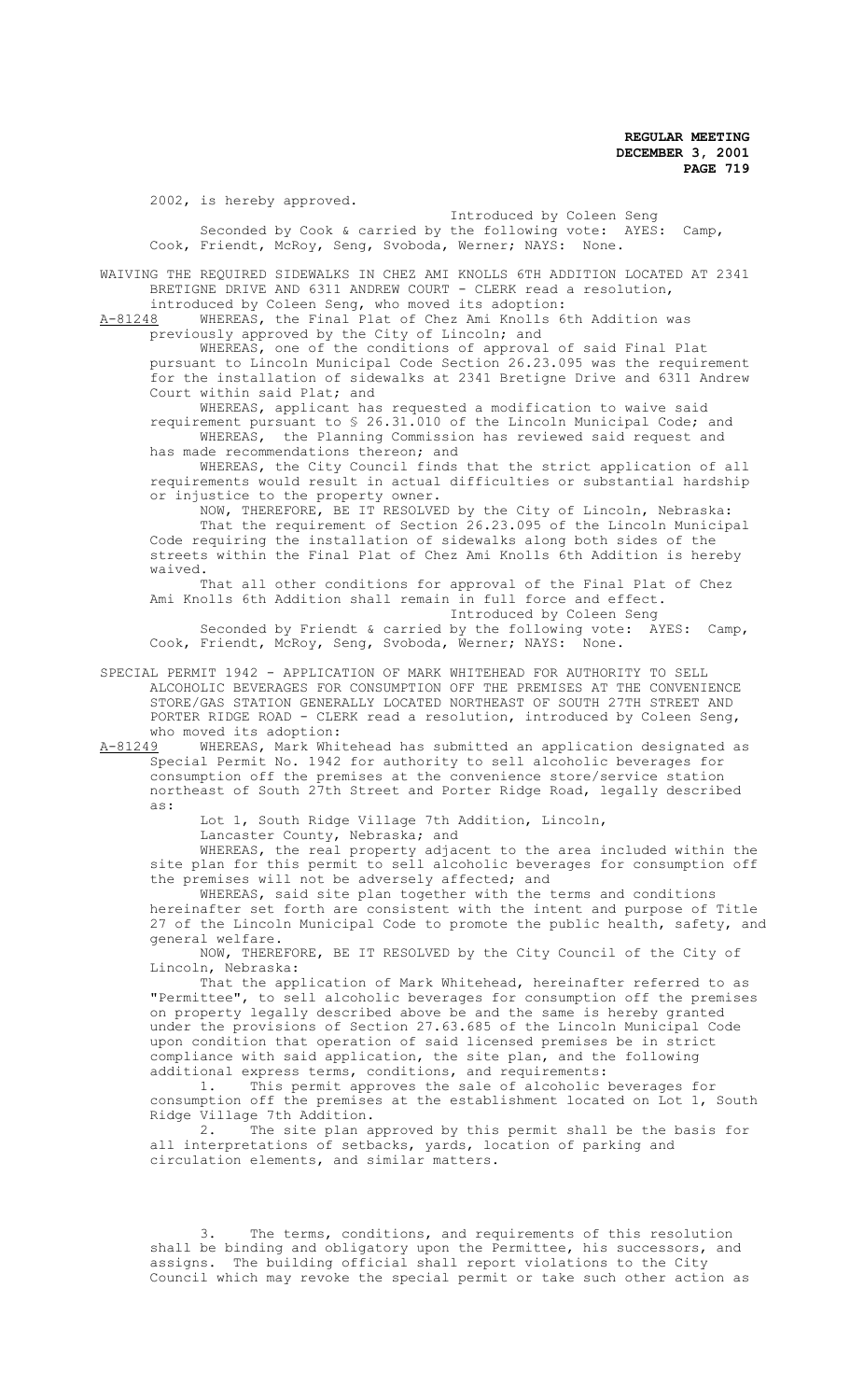may be necessary to gain compliance.<br>4. The construction plans m 4. The construction plans must conform to the approved plans. 5. The Permittee shall sign and return the City's letter of acceptance to the City Clerk within 30 days following approval of the special permit, provided, however, said 30-day period may be extended up to six months by administrative amendment. The City Clerk shall file a copy of the resolution approving the special permit and the letter of acceptance with the Register of Deeds, filing fees therefor to be paid in advance by the Permittee.

Introduced by Coleen Seng Seconded by Friendt & carried by the following vote: AYES: Camp,<br>Friendt, McRoy, Seng, Svoboda, Werner; NAYS: None. Cook, Friendt, McRoy, Seng, Svoboda, Werner; NAYS:

ACCEPTING THE REPORT OF NEW AND PENDING CLAIMS AGAINST THE CITY AND APPROVING DISPOSITION OF CLAIMS SET FORTH THEREIN FOR THE PERIOD OF NOVEMBER 1 -15, 2001 - CLERK read a resolution, introduced by Coleen Seng, who moved its adoption:<br>A-81250 BE

A-81250 BE IT RESOLVED by the City Council of the City of Lincoln, Nebraska: That the claims listed in the attached report, marked as Exhibit "A", dated November 16, 2001, of various new and pending tort claims filed against the City of Lincoln with the Office of the City Attorney or the Office of the City Clerk, as well as claims which have been disposed of, are hereby received as required by Neb. Rev. Stat. § 13-905 (Reissue 1997). The dispositions of claims by the Office of the City Attorney, as shown by the attached report, are hereby approved:

| DENIED                           |           | ALLOWED                   |        |
|----------------------------------|-----------|---------------------------|--------|
| Nancy Carpenter                  | NAS*      | Jeffery B. Itken \$ 45.00 |        |
| Ken J. Keber                     | NAS*      | Kristin Holmes            | 40.00  |
| Sandra Whitacre & Kathy Krsul \$ | 76.00     | James Juhler              | 70.00  |
| Richard Hedrick                  | 25,420.00 | Ronald Schied             | 600.00 |
|                                  |           | Amie C. Martinez          | 45.00  |

\* No Amount Specified. The City Attorney is hereby directed to mail to the various

claimants listed herein a copy of this resolution which shows the final disposition of their claim.

 Introduced by Coleen Seng Seconded by Svoboda & carried by the following vote: AYES: Camp,<br>Friendt, McRov, Seng, Svoboda, Werner; NAYS: None. Cook, Friendt, McRoy, Seng, Svoboda, Werner; NAYS:

APPOINTING RUSS BAYER TO THE EMERGENCY MEDICAL SERVICES BOARD TO FILL AN UNEXPIRED TERM EXPIRING MARCH 28, 2004 - CLERK read a resolution, introduced by Coleen Seng, who moved its adoption:<br>A-81251 BE IT RESOLVED by the City Council of the Ci-

BE IT RESOLVED by the City Council of the City of Lincoln, Nebraska: That the appointment of Russ Bayer to the Emergency Medical Services Board to fill an unexpired term expiring March 28, 2004, is hereby approved.

Introduced by Coleen Seng Seconded by Svoboda & carried by the following vote: AYES: Camp, Cook, Friendt, McRoy, Seng, Svoboda, Werner; NAYS: None.

APPOINTING DAVID HUNTER TO THE LINCOLN ELECTRIC SYSTEM ADMINISTRATIVE BOARD FOR A THREE-YEAR TERM EXPIRING JANUARY 1, 2005 - CLERK read a resolution,

introduced by Coleen Seng, who moved its adoption: A-81252 BE IT RESOLVED by the City Council of the City of Lincoln, Nebraska: That the appointment of David Hunter to the Lincoln Electric System Administrative Board for a three-year term beginning January 1, 2002 and expiring January 1, 2005, is hereby approved. Introduced by Coleen Seng

Seconded by Svoboda & carried by the following vote: AYES: Camp, Cook, Friendt, McRoy, Seng, Svoboda, Werner; NAYS: None.

REAPPOINTING RON ECKLUND TO THE LINCOLN ELECTRIC SYSTEM ADMINISTRATIVE BOARD FOR A THREE-YEAR TERM EXPIRING JANUARY 1, 2005 - CLERK read a resolution, introduced by Coleen Seng, who moved its adoption:

A-81253 BE IT RESOLVED by the City Council of the City of Lincoln, Nebraska: That the reappointment of Ron Ecklund to the Lincoln Electric System Administrative Board for a three-year term expiring January 1, 2005, is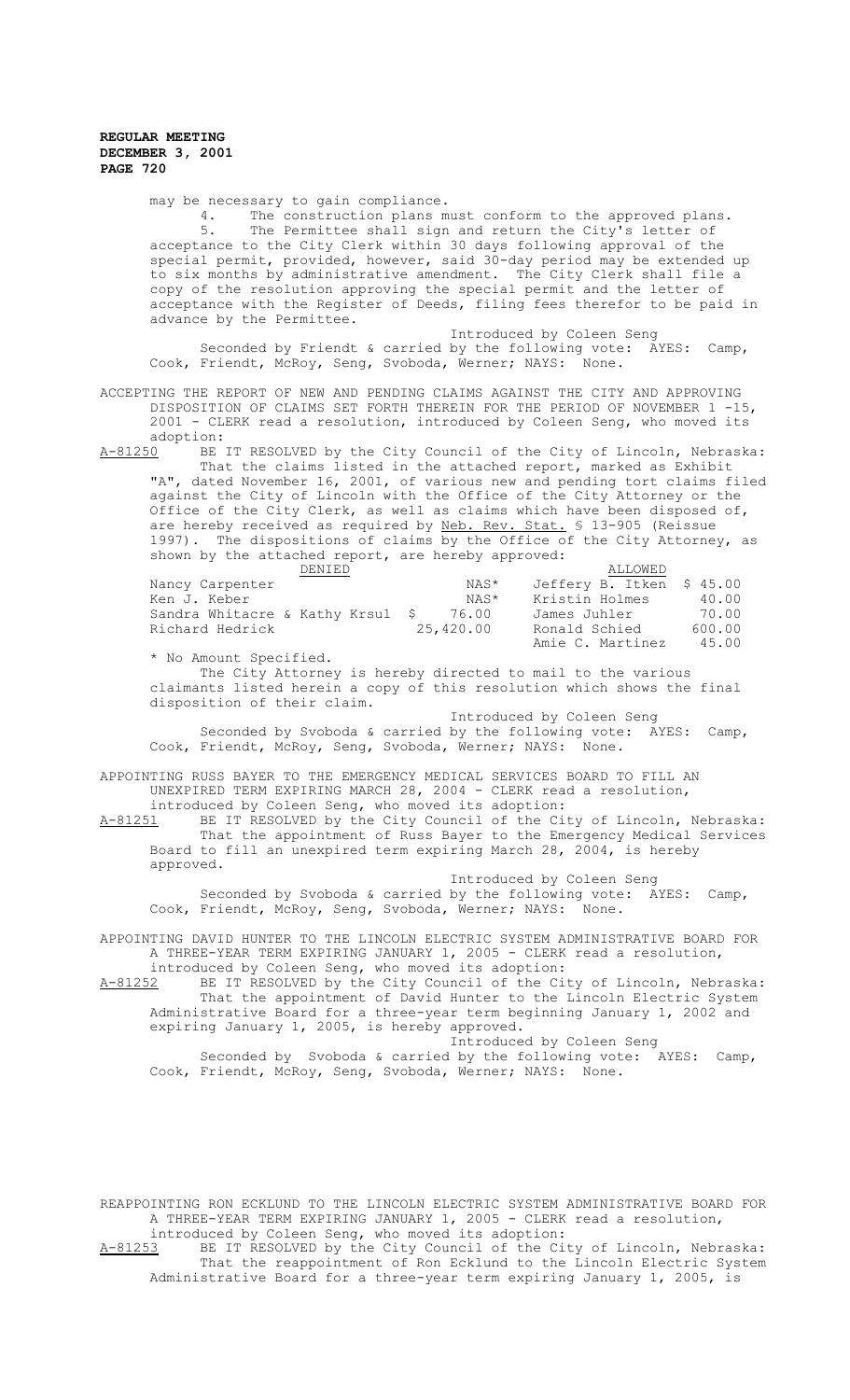hereby approved.

Introduced by Coleen Seng Seconded by Svoboda & carried by the following vote: AYES: Camp, Cook, Friendt, McRoy, Seng, Svoboda, Werner; NAYS: None.

APPOINTING BEATTY BRASCH TO THE LINCOLN ELECTRIC SYSTEM ADMINISTRATIVE BOARD FOR A THREE-YEAR TERM EXPIRING JANUARY 1, 2005 - CLERK read a resolution,

introduced by Coleen Seng, who moved its adoption: A-81254 BE IT RESOLVED by the City Council of the City of Lincoln, Nebraska: That the appointment of Beatty Brasch to the Lincoln Electric System Administrative Board for a three-year term beginning January 1, 2002 and expiring January 1, 2005, is hereby approved. Introduced by Coleen Seng

Seconded by Svoboda & carried by the following vote: AYES: Camp, Cook, Friendt, McRoy, Seng, Svoboda, Werner; NAYS: None.

- SETTING THE HEARING DATE OF MONDAY, DEC. 17, 2001 AT 5:30 P.M. FOR THE APP. OF VIVIANA GRASSI-LARSON DBA SUR TANGO BAR & CAFÉ FOR A CLASS I LIQUOR LICENSE AT 1228 P STREET - CLERK read a resolution, introduced by Coleen Seng, who moved its adoption:<br>A-81255 BE IT RESOLVED by the C
- A-81255 BE IT RESOLVED by the City Council, of the City of Lincoln, that a hearing date is hereby fixed for <u>Mon., December 17, 2001 at 5:30 p.m.</u> or as soon thereafter as possible in the City Council Chambers, County-City Building, 666 S. 10th St., Lincoln, NE, for the purpose of considering the Application of Viviana Grassi-Larson dba Sur Tango Bar & Café for a Class I Liquor License, located at 1218 P Street. If the Police Dept. is unable to complete the investigation by said

time, a new hearing date will be set.

Introduced by Coleen Seng Seconded by Svoboda & carried by the following vote: AYES: Camp, Cook, McRoy, Seng, Svoboda, Werner; NAYS: None; ABSENT: Friendt.

- SPECIAL PERMIT 1839A APPLICATION OF HOLDREGE INVESTORS, L.L.C. AND UNIVERSITY PARK CONGREGATION OF JEHOVAH'S WITNESSES, INC. TO AMEND THE MORNING GLORY ESTATES COMMUNITY UNIT PLAN TO ADD 11 LOTS AND DWELLING UNITS AND TO CORRECT THE LEGAL DESCRIPTION ON PROPERTY GENERALLY LOCATED AT THE NORTHEAST CORNER OF NORTH 84TH AND HOLDREGE STREETS - CLERK read a resolution, introduced by Glenn Friendt, moved by Jon Camp for its adoption:<br>A-81257 WHE
- A-81257 WHEREAS, Holdrege Investors, L.L.C. and the University Park Congregation of Jehovah's Witnesses have submitted an application designated as Special Permit No. 1839A for authority to amend Morning Glory Estates Community Unit Plan for an increase to 280 dwelling units and to correct the legal description on property located at the northeast corner of North 84th and Holdrege Streets, and legally described to wit: A portion of the remaining portion of Lots 93 I.T. and 94 I.T., all located in the Southwest Quarter of Section 14, Township 10 North, Range 7 East of the 6th P.M., Lancaster County, Nebraska, and more particularly described as follows:

Commencing at the northwest corner of the remaining portion of Lot 93 I.T., said point being 90.00 feet east of the west line of said Southwest Quarter; thence on an assumed bearing of north 89 degrees 58 minutes 15 seconds east along the north line of said remaining portion of Lot 93 I.T., a distance of 438.50 feet to the true point of beginning; thence continuing north 89 degrees 58 minutes 15 seconds east along the north line of said remaining portion of Lot 93 I.T., a distance of 796.88 feet to the northeast corner of said remaining portion of Lot 93 I.T.; thence south 00 degrees 02 minutes 52 seconds west along the east line of said remaining portion of Lots 93 I.T. and 94 I.T., a distance of 1896.50 feet to the southeast corner of said remaining portion of Lot 94 I.T.; thence north 89 degrees 35 minutes 51 seconds west along the south line of said remaining portion of Lot 94 I.T., said line being 50.00 feet north of and parallel with the south line of said Southwest Quarter, a distance of 624.27 feet to a point; thence north 00 degrees 00 minutes 00 seconds west, a distance of 43.74 feet to a point of curvature; thence along a curve in a counter clockwise direction having a radius of 600.00 feet, arc length of 134.46 feet, delta angle of 12 degrees 50 minutes 25 seconds, a chord bearing of north 06 degrees 25 minutes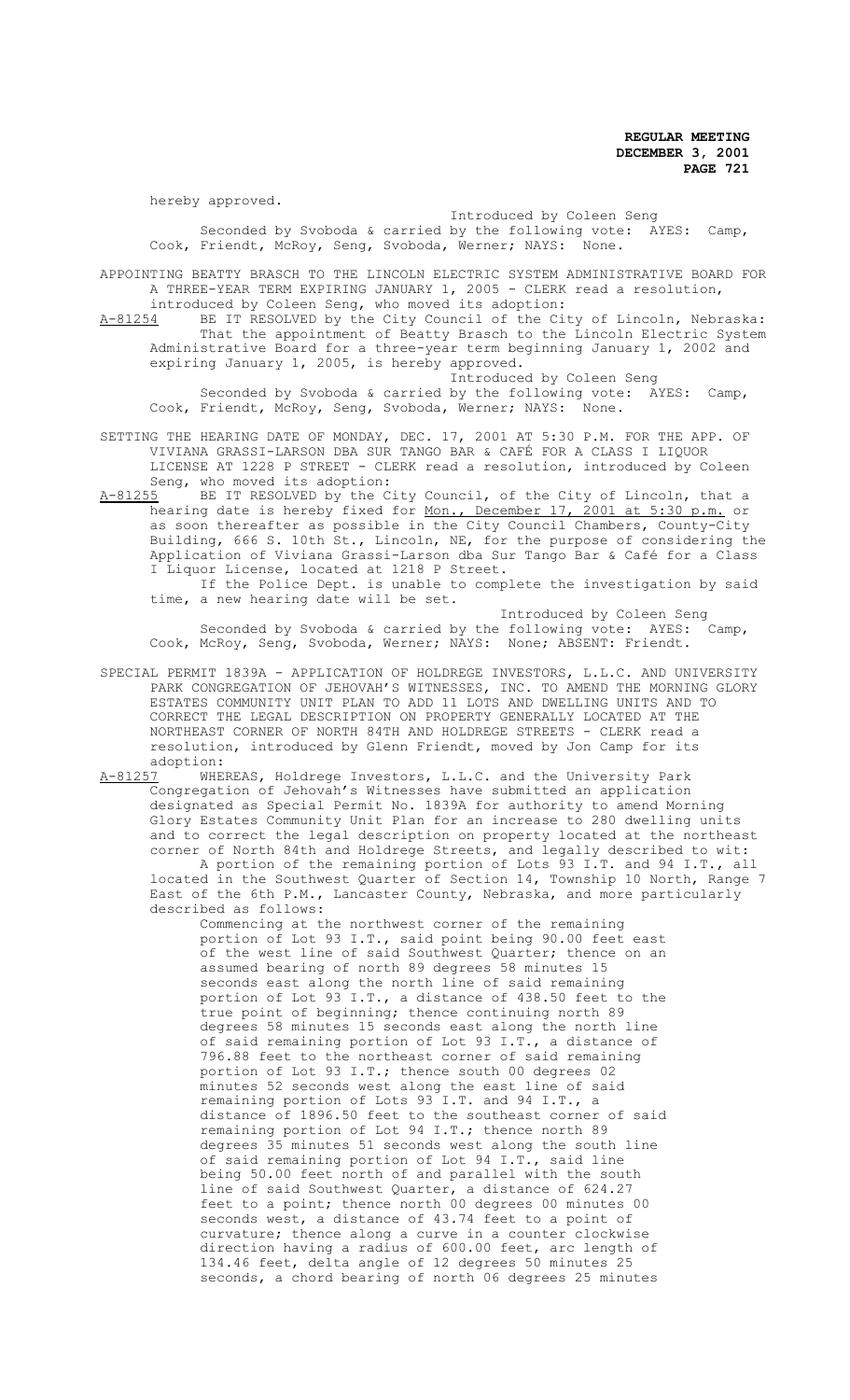> 12 seconds west, and a chord length of 134.18 feet to a point of reverse curvature; thence along a curve in a clockwise direction having a radius of 800.00 feet, arc length of 177.56 feet, delta angle of 12 degrees 43 minutes 00 seconds, a chord bearing of north 06 degrees 28 minutes 55 seconds west, and a chord length of 177.19 feet to a point of tangency; thence north  $00$  degrees 07 minutes 25 seconds west, a distance of 545.29 feet to a point of curvature; thence along a curve in a clockwise direction having a radius of 303.00 feet, arc length of 105.69 feet, delta angle of 19 degrees 59 minutes 09 seconds, a chord bearing of north 09 degrees 52 minutes 09 seconds east, and a chord length of 105.16 feet to a point of tangency; thence north 19 degrees 51 minutes 44 seconds east, a distance of 90.57 feet to a point; thence north 65 degrees 18 minutes 41 seconds west, a distance of 201.91 feet to a point of curvature; thence along a curve in a counter clockwise direction having a radius of 400.00 feet, arc length of 28.79 feet, delta angle of 04 degrees 07 minutes 25 seconds, a chord bearing of north 67 degrees 22 minutes 24 seconds west, and a chord length of 28.78 feet to a point; thence along a curve in a counter clockwise direction having a radius of 485.00 feet, arc length of 162.06 feet, delta angle of 19 degrees 08 minutes 42 seconds, a chord bearing of north 04 degrees 32 minutes 07 seconds east, and a chord length of 161.31 feet to a point of tangency; thence north 00 degrees 02 minutes 14 seconds west, a distance of 550.00 feet to the true point of beginning, said tract contains a calculated area of 30.84 acres, or 1,343,602.85 square feet more or less; WHEREAS, the real property adjacent to the area included within the

site plan for this community unit plan will not be adversely affected; and WHEREAS, said site plan together with the terms and conditions

hereinafter set forth are consistent with the intent and purpose of Title 27 of the Lincoln Municipal Code to promote the public health, safety, and general welfare.

NOW, THEREFORE, BE IT RESOLVED by the City Council of the City of Lincoln, Nebraska:

That the application of Holdrege Investors, L.L.C. and the University Park Congregation of Jehovah's Witnesses, hereinafter referred to as "Permittee", to amend Morning Glory Estates Community Unit Plan to increase the approved number of dwelling units from 269 dwelling units to 280 dwelling units, on the property legally described above, be and the same is hereby granted under the provisions of Section 27.63.320 and Chapter 27.65 of the Lincoln Municipal Code upon condition that construction and operation of said community unit plan be in strict compliance with said application, the site plan, and the following additional express terms, conditions, and requirements:<br>1. This permit approves a community unit plan

This permit approves a community unit plan consisting of 280 dwelling units.

2. Before receiving building permits:

- a. The Permittee must submit an acceptable, revised and reproducible final plan including five copies to the Planning Department.
- b. The construction plans must conform to the approved plans.

c. Final plats within the area of this community unit plan must be approved by the City.

3. Before occupying the dwelling units, all development and construction must be completed in conformance with the approves plans.<br>4. All privately-owned improvements must be permanently All privately-owned improvements must be permanently maintained by the Permittee or an appropriately established homeowners

association approved by the City Attorney.

5. The site plan approved by this permit shall be the basis for all interpretations of setbacks, yards, locations of buildings, location of parking and circulation elements, and similar matters.<br>6. The terms, conditions, and requirements of the

The terms, conditions, and requirements of this resolution shall be binding and obligatory upon the Permittee, their successors, and assigns. The building official shall report violations to the City Council which may revoke the special permit or take such other action as may be necessary to gain compliance.

7. The Permittee shall sign and return the City's letter of acceptance to the City Clerk within 30 days following approval of the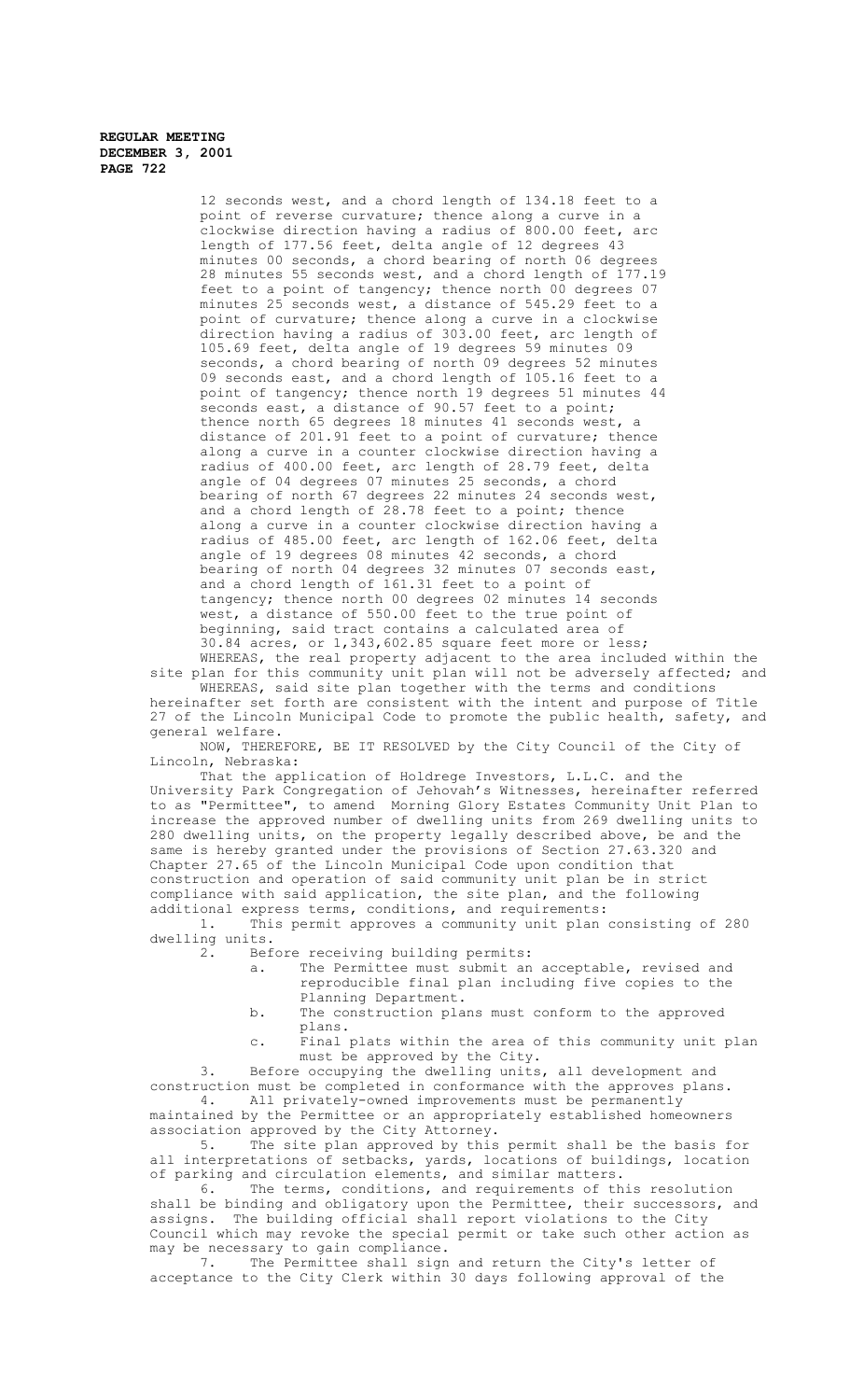special permit, provided, however, said 30-day period may be extended up to six months by administrative amendment. The City Clerk shall file a copy of the resolution approving the special permit and the letter of acceptance with the Register of Deeds, filing fees therefor to be paid in advance by the Permittee.<br>8. The site plan

The site plan as approved with this resolution voids and supersedes all previously approved site plans, however all resolutions approving previous permits remain in force unless specifically amended by this resolution.

Introduced by Glenn Friendt Seconded by Cook & carried by the following vote: AYES: Camp, Cook, McRoy, Seng, Svoboda, Werner; NAYS: None; ABSENT: Friendt.

ADOPTING THE LINCOLN ELECTRIC SYSTEM ANNUAL BUDGET FOR 2002 - CLERK read a resolution, introduced by Jonathan Cook, who moved its re-adoption:<br>A-81225 WHEREAS, under the provisions of Section 4 24 090 of the Linco

WHEREAS, under the provisions of Section 4.24.090 of the Lincoln Municipal Code, a proposed annual budget for the operation of the Lincoln Electric System (LES) for 2002 was approved by the LES Administrative Board on October 26, 2001; and

WHEREAS, pursuant to the above-cited code section, a public hearing on the proposed budget was held on November 12, 2001, notice thereof having been published in one issue of the <u>Lincoln Journal Star</u> newspaper published and of general circulation in the City more than five (5) days before such hearing.

NOW, THEREFORE, BE IT RESOLVED by the City Council of the City of Lincoln, Nebraska:

1. That pursuant to the provisions of Section 4.24.090 of the Lincoln Municipal Code, the Lincoln Electric System Annual Budget for the fiscal year beginning January 1, 2002, a copy of which is attached hereto and made a part of this resolution as fully as if set forth verbatim herein, is hereby adopted, and all funds listed therein are hereby appropriated for the several purposes therein stated.

2. That all money received and any of the aforesaid funds in excess of the estimated balances and receipts set forth in said budget shall be credited to the unappropriated surplus of such funds.

3. That all monies received and set apart for the operation and maintenance of the Lincoln Electric System and all monies received from any source that are required to be applied to the costs of said operation and maintenance, shall be deposited in the appropriate operation and maintenance account, and paid out upon the order of those persons designated by the LES Administrative Board.

4. That by adoption of the Capital Improvements Budget, the City Council hereby authorizes the acquisition of all necessary right-of-way, easements, or other interests in land, by purchase if possible, by condemnation if necessary, for those projects included within the Capital Improvements Budget.

5. That, to the extent capital improvements for facilities of LES are made from LES revenue and other funds, it is intended that the amount of such expenditures, which is not reasonably expected to exceed \$50,000,000 shall be reimbursable to the LES revenue and other funds through the issuance of future electric system revenue bonds there being no funds of LES or the City reserved, allocated on a long-term basis or otherwise set aside (or reasonably expected to be reserved, allocated on a long-term basis or otherwise set aside) to provide permanent financing for the expenditures related to such expenditures, other than pursuant to the issuance of such electric system revenue bonds, this Resolution being determined to be consistent with the budgetary and financial circumstances of LES and the City as they exist or are reasonably foreseeable on the date hereof.

6. There is hereby appropriated all money received from any source as grants or donations received for public purposes. Introduced by Jonathan Cook Seconded by Seng & carried by the following vote: AYES: Camp, Cook, McRoy, Seng, Svoboda, Werner; NAYS: None; ABSENT: Friendt.

ACCEPTING AND APPROVING THE PRELIMINARY PLAT OF CARROLL M5 INDUSTRIAL PARK WITH WAIVERS OF THE REQUIRED SIDEWALKS, STORMWATER DETENTION, AND REDUCTION OF THE MINIMUM CENTERLINE RADIUS FOR CURVES, ON PROPERTY GENERALLY LOCATED AT NORTH 27TH STREET AND CLEVELAND AVENUE - PRIOR to reading: COOK Moved to delay action on Bill No. 01R-288 for two weeks to 12/17/01. Seconded by Svoboda & carried by the following vote: AYES: Camp,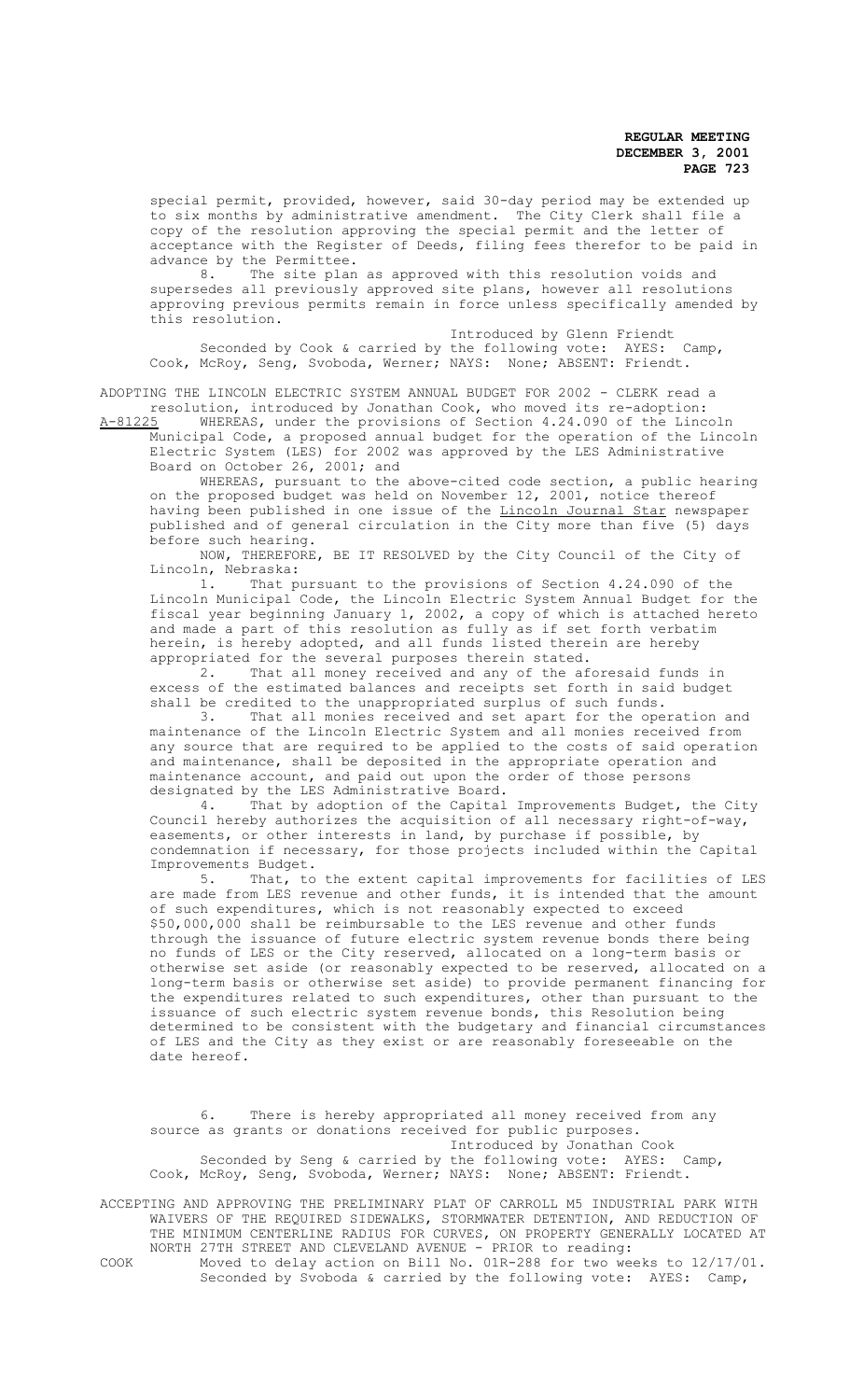Cook, Friendt, McRoy, Seng, Svoboda, Werner; NAYS: None.

SETTING HEARING DATE OF MONDAY, DECEMBER 17, 2001 AT 5:30 P.M. FOR THE ASSESSMENT OF THE COST OF WEED REMOVAL INCURRED FOR THE PERIOD OF JANUARY 1, 2001 THROUGH DECEMBER 17, 2001 - CLERK read a resolution, introduced by Coleen Seng, who moved its adoption: Seconded by Svoboda & carried by the following vote: AYES: Camp, Cook, McRoy, Seng, Svoboda, Werner; NAYS: None; ABSENT: Friendt.

SETTING THE HEARING DATE OF MONDAY, DECEMBER 10, 2001 AT 1:30 P.M. FOR THE APPLICATION OF NEBRASKA AGRI-BUSINESS ASSOC. TO CONDUCT A RAFFLE IN THE CITY OF LINCOLN FROM DECEMBER 15, 2001 - JANUARY 31, 2002 - CLERK read a resolution, introduced by Jon Camp, who moved its adoption: Seconded by Seng & carried by the following vote: AYES: Camp, Cook, McRoy, Seng, Svoboda, Werner; NAYS: None; ABSENT: Friendt.

#### **PETITIONS & COMMUNICATIONS**

- PETITION TO VACATE THE ALLEY THAT RUNS NORTH AND SOUTH LOCATED IN BLOCK 2 HILAND VIEW NEXT TO 38TH & CALVERT STREETS, SUBMITTED BY SUSAN & CHRISTOPHER BECKER - CLERK presented said petition which was referred to the Law Dept.
- INFORMAL APPLICATION REQUESTING THE CITY TO REPAVE, ADD CURB AND GUTTER SYSTEM TO SAUNDERS AVENUE FROM 11TH TO 12TH STREET, SUBMITTED BY BEN & AMY HERR, OWNERS OF C&L AUTOMOTIVE, INC. - CLERK presented said petition which was referred to the Public Works Dept.

### **The following were referred to Planning Dept.:**

- Change of Zone 3345 App. of Whitehead Oil Company Petition to Amend the Zoning Ordinance from H-1 to H-4 on property generally located at N. 56th & Alvo Streets.
- Change of Zone 3347- App. of Mark Hunzeker for text amendment to LMC 27.69.160.
- Use Permit No. 142 App. of Carl Sjulin to build a 5,000 SF. bank building, parking lot and four (4) drive through lanes, one being for an ATM machine at 8400 Eagle Crest Road.
- Special Permit No. 1237A App. of Mark Hunzeker to amend Existing Special Permit 1237 on property located at So. 27th & Woods Blvd. Special Permit No. 1941 - App. of Gerhart Kebraei to be able to park business cars (used car dealership) up front for exposure to the public on property located at 29th & Cornhusker.

#### **REPORTS OF CITY OFFICERS**

CLERK'S LETTER & MAYOR'S APPROVAL OF ORDINANCES & RESOLUTIONS PASSED ON Nov. 19, 2001 - CLERK presented said report which was placed on file in the Office of the City Clerk. **(27-1)**

INVESTMENT OF FUNDS FOR NOVEMBER 5 - NOVEMBER 9, 2001 - CLERK read the following resolution, introduced by Coleen Seng, who moved its adoption:

A-81256 BE IT HEREBY RESOLVED BY THE CITY COUNCIL of the City of Lincoln, Nebraska:

That the attached list of investments be confirmed and approved, and the City Treasurer is hereby directed to hold said investments until maturity unless otherwise directed by the City Council. (Investments for November 13 - November 16, 2001.)

Introduced by Coleen Seng Seconded by Seng & carried by the following vote: AYES: Camp, Cook, McRoy, Seng, Svoboda, Werner; NAYS: None; ABSENT: Friendt.

REPORT FROM CITY TREASURER OF TELECOMMUNICATIONS OCC. TAX FOR THE MONTH OF AUGUST, 2001: VarTec Telecom, Inc.; the month of September, 2001: Sprint Communication Company Limited Partnership; the month of October, 2001: WWC License LLC dba Cellular One, NPCR, Inc. dba Nextel Partners, XO Long Distance Services, Inc., Association Administrators, Inc., Lightyear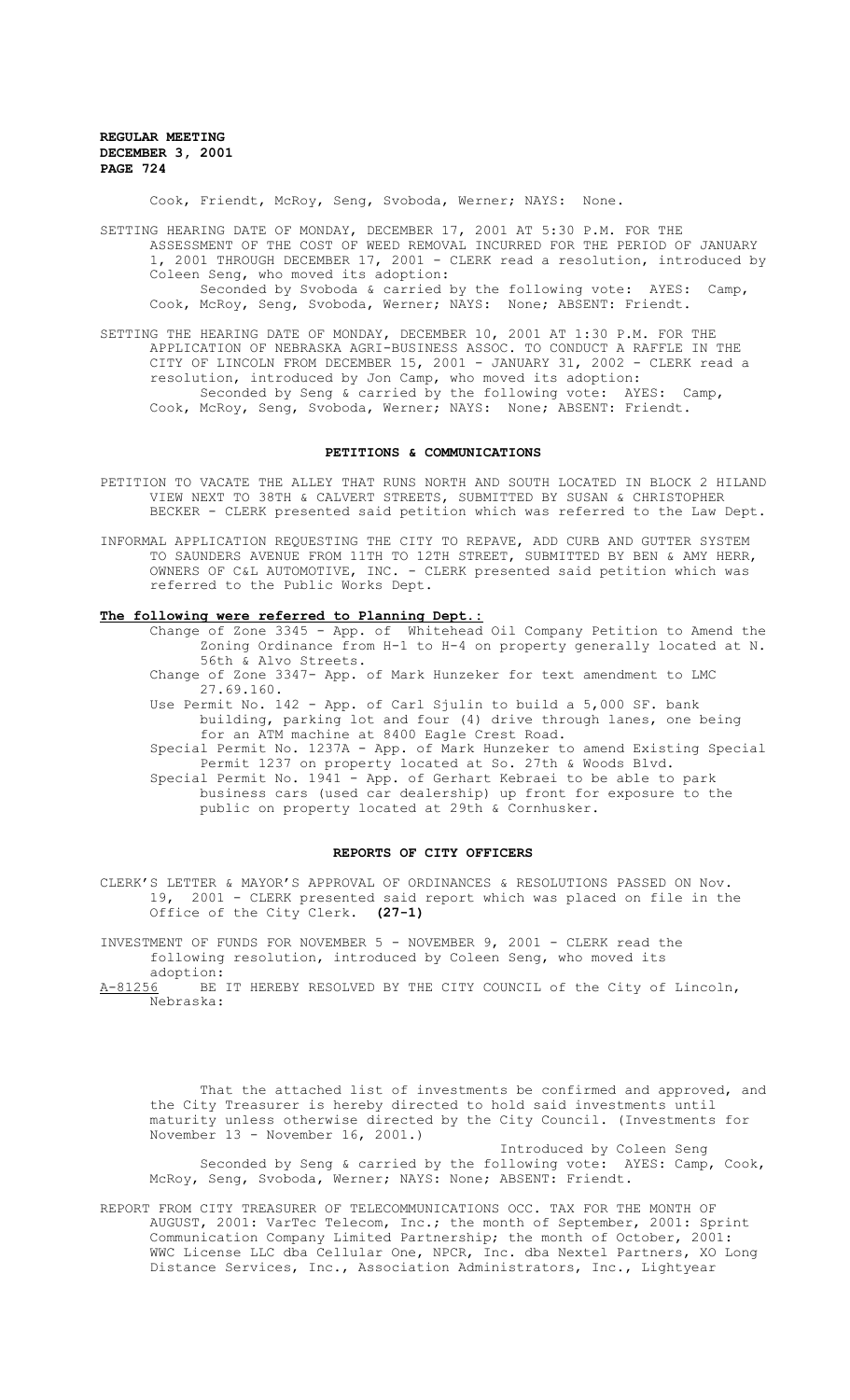Communications, Inc., RSL Com USA, Inc., Glyphics Communications Corp., Comdata Telecommunications Services, Inc., Incomnet Communications Corp., GTC Telecom, Inc., NOS Communications, Inc., Long Distance of Michigan, Inc., McLeod USA Telecommunications Services, Inc., Affinity Network, Inc., WorldXchange Corp., I-LINK Communications, Inc., Zone Telecom, Inc., Big Planet, Inc., ATT Wireless PCS, LLC, Single Billing Service Inc. dba Asian American Association, Network Billing Systems, LLC, Operator Communications, Inc., Western Union Communications, Inc., LCI International Telecom Corp., Telco Development Group De Inc., Excel Telecommunications, Inc., One Call Communications, Inc. dba OPTICOM, Nextel West Corp. - CLERK presented said report which was placed on file in the Office of the City Clerk. **(20)**

- REPORT OF CITY TREASURER FOR FRANCHISE FEES FOR THE MONTH OF OCTOBER, 2001 FROM UTILICORP UNITED - CLERK presented said report which was placed on file in the Office of the City Clerk. **(16-1)**
- REPORT FROM CITY TREASURER OF CASH ON HAND AT THE CLOSE OF BUSINESS OCTOBER 31, 2001 - CLERK presented said report which was placed on file in the Office of the City Clerk **(5-21)**

# **ORDINANCES - 1ST READING**

AMENDING CHAPTER 5.36 OF THE LINCOLN MUNICIPAL CODE RELATING TO PEDDLERS BY ADDING A NEW SECTION TO PROHIBIT USE BY PEDDLERS OF ANY TRUCK OVER 21 FEET IN LENGTH IN ANY RESIDENTIAL ZONING DISTRICT, EXCEPT FOR THE PURPOSE OF DELIVERING GOODS - CLERK read an ordinance, introduced by Coleen Seng, amending Chapter 5.36 of the Lincoln Municipal Code relating to peddlers by adding a new section to prohibit use by peddlers of any truck over 21 feet in length in any residential zoning district, except for the purpose of delivery goods, the first time.

# **ORDINANCES - 3RD READING**

- CREATING WATER DISTRICT NO. 1184 IN PARK AVENUE FROM 10TH TO 11TH STREETS CLERK read an ordinance, introduced by Jonathan Cook, creating a Water District No. 1184 in Park Avenue from 10th to 11th Streets, the third time.
- COOK Moved to pass ordinance as read.

Seconded by Svoboda & carried by the following vote: AYES: Camp, Cook, McRoy, Seng, Svoboda, Werner; NAYS: None; ABSENT: Friendt. The ordinance, being numbered **17941**, is recorded in Ordinance Book 24, Page

CREATING WATER DISTRICT NO. 1185 IN MARLBOROUGH AND OAKS HOLLOW DRIVE, STEVENS RIDGE ESTATES - CLERK read an ordinance, introduced by Jonathan Cook, creating a Water District No. 1185 in Marlborough and Oaks Hollow Drive, Stevens Ridge Estates, the third time.

COOK Moved to pass ordinance as read.

Seconded by Svoboda & carried by the following vote: AYES: Camp, Cook, McRoy, Seng, Svoboda, Werner; NAYS: None; ABSENT: Friendt. The ordinance, being numbered **17942**, is recorded in Ordinance Book 24, Page

- CREATING SEWER DISTRICT NO. 1175 MARLBOROUGH AND OAKS HOLLOW DRIVE, STEVENS RIDGE ESTATES - CLERK read an ordinance, introduced by Jonathan Cook, creating a Sewer District No. 1175 Marlborough and Oaks Hollow Drive, Stevens Ridge Estates, the third time.
- COOK Moved to pass ordinance as read.

Seconded by Seng & carried by the following vote: AYES: Camp, Cook, McRoy, Seng, Svoboda, Werner; NAYS: None; ABSENT: Friendt. The ordinance, being numbered **17943**, is recorded in Ordinance Book 24, Page

- VACATING THE NORTH HALF OF THE NORTH-SOUTH ALLEY IN BLOCK 117, HAVELOCK ADDITION, GENERALLY LOCATED BETWEEN TOUZALIN AVENUE AND NORTH 58TH STREET AT SEWARD AVENUE - CLERK read an ordinance, introduced by Jonathan Cook, vacating the north half of the north-south alley in Block 117, Havelock Addition, generally located between Touzalin Avenue and North 58th Street at Seward Avenue, the third time.
- COOK Moved to pass ordinance as read.

Seconded by Seng & carried by the following vote: AYES: Camp, Cook, McRoy, Seng, Svoboda, Werner; NAYS: None; ABSENT: Friendt.